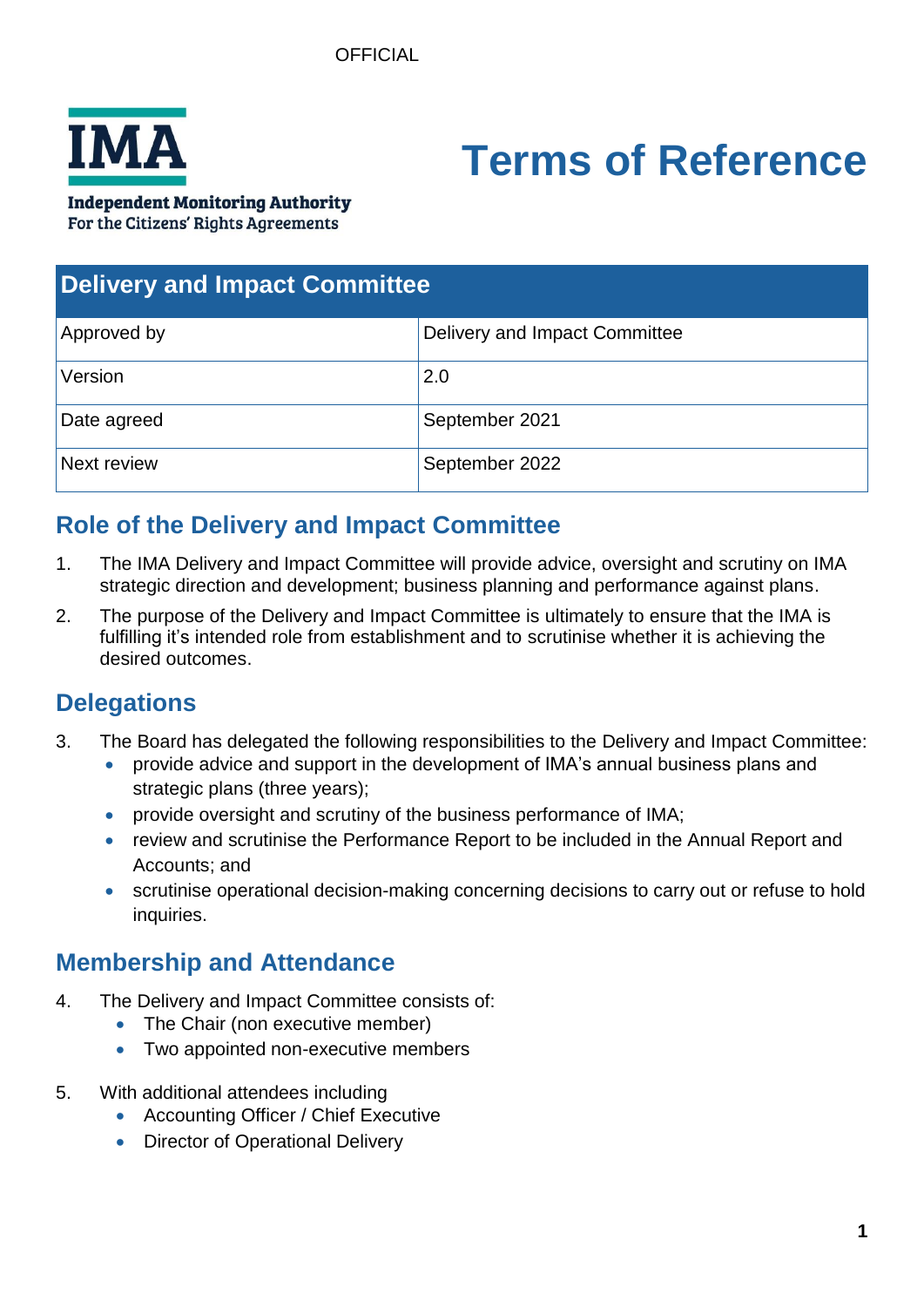#### OFFICIAL

- 6. The Delivery and Impact Committee will be chaired by a non-executive member. The Chair may, if they so choose, nominate another committee member as a deputy to chair the meeting in their absence.
- 7. The meeting is not quorate unless at least two of the members appointed are present.
- 8. In the event that quorum is not reached, decisions will be made by Chair's action, by correspondence or will be deferred to the next Delivery and Impact Committee meeting.
- 9. Membership is based on terms of appointment for non-executive members and can be reviewed.
- 10. With the Chair's consent, other staff may be invited to participate where they have a particular interest or involvement in agenda items.

## **Process**

- 11. The Delivery and Impact Committee will meet quarterly, additional meetings may be convened when considered necessary and business may be conducted by correspondence. Such items will be noted in the agenda as having been determined and their resolution subsequently logged.
- 12. The following will be standing agenda items:
	- Previous minutes and actions
	- Declaration of Interest(s)
	- Business for noting (i.e. where business has taken place outside of the meeting, it should be noted for audit trail purposes)
	- Annual Plan Performance Report
	- Inquiries Update
- 13. The Chair will agree the meeting agenda and where necessary will discuss an agenda item with the originator of a proposal prior to the meeting to clarify purpose and presentation.
- 14. The Secretariat team will maintain the minutes, rolling action sheet, and decisions log to provide a record of business conducted and decisions/escalations made, inside and outside of the regular meeting.

## **Decision-making**

15. The Delivery and Impact Committee will seek to achieve consensus on all decisions. Where this is not possible, the collective decision will be made on a majority of the quorum, with the Chair, or in their absence their deputy where one has been appointed, holding a casting vote.

#### **Decisions by Correspondence**

16. The Chair may, where they deem it necessary, request that the Delivery and Impact Committee take decisions by correspondence. In such cases the Chair shall consult the Committee Members and a decision shall be made as per the paragraph above.

#### **Decisions by Chair's Action**

17. Chair's action may be used in exceptional circumstances where a decision is required urgently, and it is not possible to wait for the next meeting nor to consult the membership by correspondence. In such cases the Chair may take a decision on any matter within the Committee's delegated authority.